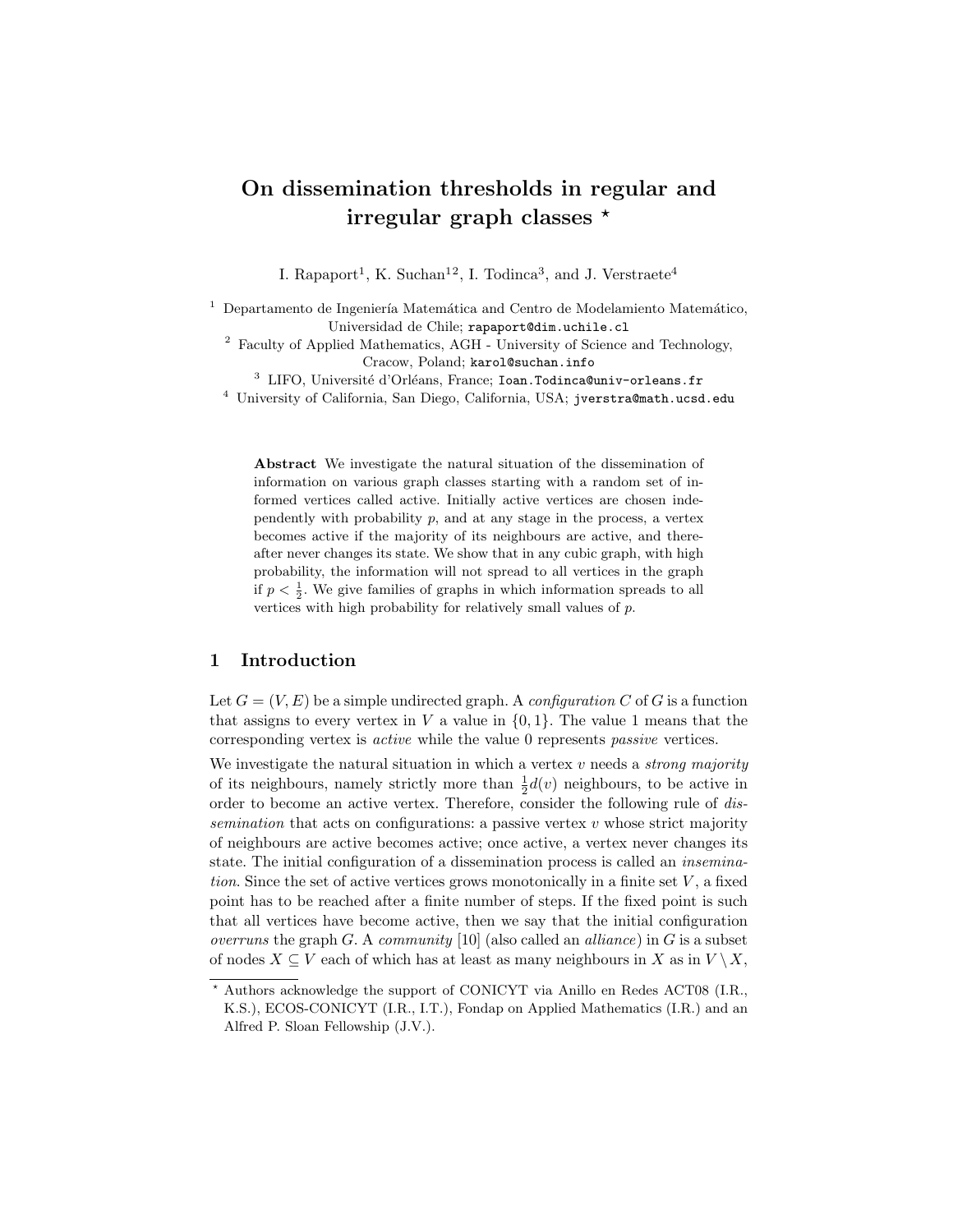i.e. for every  $v \in X$ ,  $|N(v) \cap X| \geq |N(v) \cap (V \setminus X)|$ . Notice that a configuration overruns G if and only if it contains no community of passive vertices.

Dissemination has been intensively studied in the literature, using various dissemination rules (see e.g. [17] for a survey). Among other types of rules we can cite models in which a vertex becomes active if the total weight of its active neighbours exceeds a fixed value [12], or symmetric majority voting rules, for which an active vertex may also become passive if the number of passive neighbours outweights the number of active neighbours [17]. One of the main questions for each of these models is to find small sets of active vertices which overrun the network. Several authors considered the problem of finding small communities in arbitrary graphs or special graph classes [8,10].

In this work we consider a probabilistic framework. A random configuration in which each vertex is active with probability  $p$  and passive with probability  $1-p$  is called a *p-insemination*. We are interested in the probability  $\theta_p(G)$  that a p-insemination overruns G. It is clear that  $\theta_p(G)$  is a monotonic increasing function of p. We investigate the majority dissemination process starting with a p-insemination for various graph classes. Such random dissemination processes, with different types of dissemination rules, have been studied in the literature in the context of cellular automata or in bootstrap percolation [11].

One of the basic questions is to determine the ratio of active vertices (in other words, the critical value of  $p$ ) one needs in order to overrun the whole graph with high probability. Without any restriction on the structure of the underlying graph, it appears to be difficult to determine this ratio. It is therefore more instructive to consider whole classes of graphs. If  $\mathcal G$  is a class of graphs, let  $G = (G_n)_{n \in \mathbb{N}}$  denote a generic sequence of graphs  $G_n \in \mathcal{G}$  such that  $|V(G_n)| <$  $|V(G_{n+1})|$  for all  $n \in \mathbb{N}$ . We define *dissemination half-thresholds*  $p_c^+$  and  $p_c^-$  of class  $\mathcal G$  by

$$
p_c^+(\mathcal{G}) = \inf\{p \mid \exists \mathbf{G} : \lim \theta_p(G_n) = 1\}
$$
  

$$
p_c^-(\mathcal{G}) = \sup\{p \mid \forall \mathbf{G} : \lim \theta_p(G_n) = 0\}
$$

In words, for  $p < p_c^-$  and any increasing sequence  $G$  in  $\mathcal{G}$ , the probability that a random p-insemination overruns the graph tends to zero.

For example, for the class  $K$  of all complete graphs, it is straightforward to see that  $p_c^+(\mathcal{K}) = p_c^-(\mathcal{K}) = \frac{1}{2}$ . If for a class  $\mathcal G$  the two half-thresholds are equal, we say that  $p_c(G) = p_c^+(G) = p_c^-(G)$  is the dissemination threshold of class G. It is convenient to introduce the following terminology: throughout the paper, if  $(A_n)_{n\in\mathbb{N}}$  is a sequence of events in a probability space such that  $\lim_{n\to\infty} \mathbb{P}[A_n] =$ 1, we write  $A_n$  a.a.s (asymptotically almost surely). For example, if  $p < p<sub>c</sub>(\mathcal{G})$ then a.a.s  $G_n \in \mathcal{G}$  is not overrun by a *p*-insemination.

In this paper, we consider dissemination on regular graphs and particular classes of irregular graphs. First we consider regular graphs, for which we give simple lower bounds for the dissemination half-threshold  $p_c^-$ , and we prove that the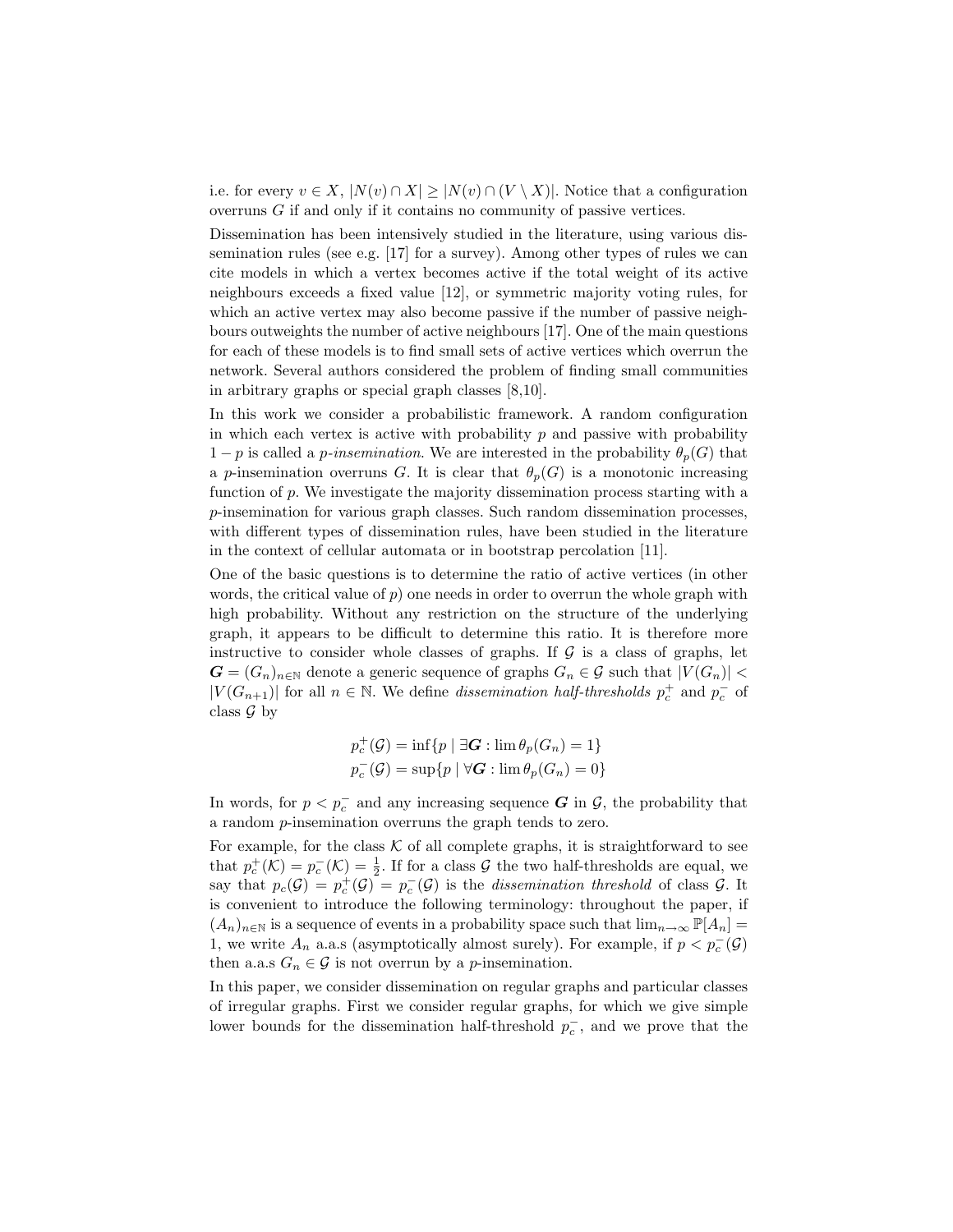threshold  $p_c$  is exactly  $\frac{1}{2}$  for cubic graphs. In the second part, we give simple explicit constructions of graph classes with relatively small dissemination halfthreshold  $p_c^+(\mathcal{G})$ . This counters the naive intuition that one should need about half of the vertices to overrun the whole graph.

Regular graphs. The dissemination process, as we have mentioned, has been studied for specific families of graphs, such as integer lattices, hypercubes, and so on, all of which are regular graphs. More generally, let  $\mathcal{G}_r$  be the family of r-regular graphs. We observe that  $p_c(\mathcal{G}_2) = 1$ , since a p-insemination overruns a cycle if and only if there are no two consecutive passive vertices. A more interesting case is the class  $Q$  of hypercube graphs: these are regular graphs but with growing degrees. Following from more general results on families of regular graphs with growing degrees, Balogh, Bollobás and Morris [5] showed  $p_c(Q) = \frac{1}{2}$ . Balogh and Pittel [6] considered dissemination on random *r*-regular graphs. Consider  $G_{n,r}$ , a graph chosen uniformly at random from the family of all r-regular graphs on n vertices, so  $\mathcal{G}(r) = \{G_{n,r} : n \in \mathbb{N}\}\.$  It turns out that  $p_c(\mathcal{G}(r))$  a.a.s. exists and equals

$$
p_r := 1 - \inf_{y \in (0,1)} \frac{y}{F(r-1, 1-y)}
$$

where  $F(r, y)$  is the probability of obtaining at most  $r/2$  successes in r independent trials with the success probability equal  $y$ . This leaves the determination of the dissemination threshold for  $\mathcal{G}_r$  for fixed  $r > 3$  as an open question. Let us have a look at the values of  $p_r$  for small r, though:

$$
\begin{array}{c|cc}\nr & 3 & 4 & 5 & 6 & 7 \\
\hline\np_r & 0.5 & 0.667 & 0.275 & 0.397 & 0.269\n\end{array}
$$

We conjecture that the dissemination thresholds  $p_c(\mathcal{G}_r)$  exist and equal  $p_r$ . Towards this conjecture, we show the following modest result:

**Theorem 1.** For all positive integers  $r, p_c^-(\mathcal{G}_r) \leq p_r$  and

$$
p_c^-(\mathcal{G}_r) \ge \begin{cases} \frac{1}{r} & \text{if } r \text{ is odd} \\ \frac{2}{r} & \text{if } r \text{ is even} \end{cases}
$$

We will prove the conjecture in the case  $r = 3$ :

## **Theorem 2.**  $p_c(\mathcal{G}_3) = \frac{1}{2}$

Irregular graphs. It is natural to search for graph classes  $\mathcal G$  for which  $p_c^+(\mathcal G)$  is small. If, as we conjecture, regular graphs behave like random regular graphs, then regular graphs cannot have very low thresholds. One should consider graphs whose vertices have varying degrees – we refer to these loosely as irregular graphs. To this end, we consider the class of wheels and toroidal graphs. Let  $C_n$  denote the cycle on *n* vertices and  $C_n^2$  denote the the toroidal grid on  $n^2$  vertices. Notice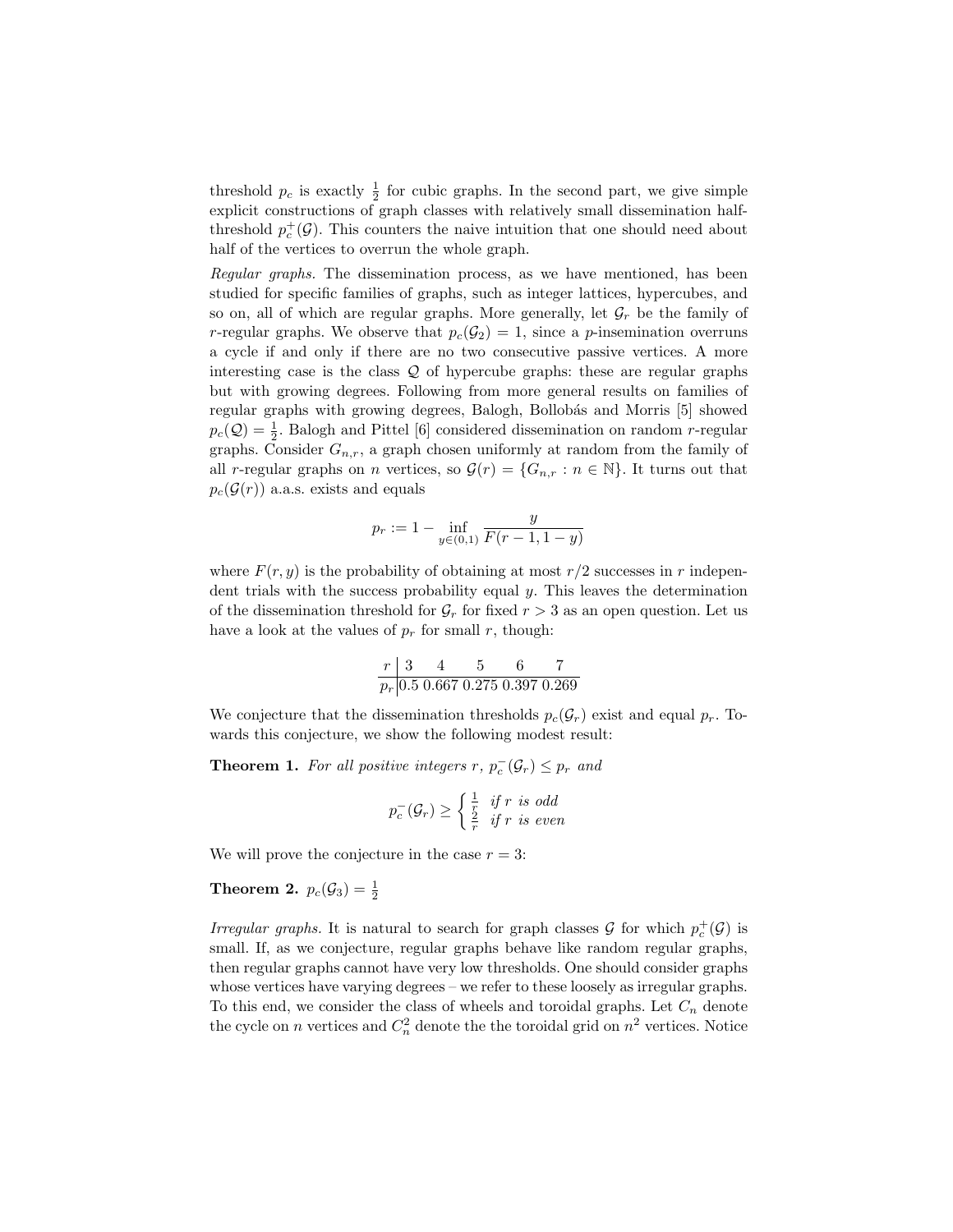that  $C_n^2$  is, indeed, the cartesian square of  $C_n$ . In general, let  $C_n^k$  denote the kdimensional torus. Let  $u * C_n^k$  denote the k-dimensional torus augmented with a single universal vertex  $u$ . We will consider the class of wheels – i.e. the family  $W = \{u * C_n \mid n \in \mathbb{N}\}\$  – and the class of toroidal grids plus a universal vertex – i.e.  $\mathcal{T} = \{u * C_n^2 \mid n \in \mathbb{N}\}\.$  Our main result is that for both classes the dissemination threshold is small:

**Theorem 3.** For the class W, we have  $p_c^+(\mathcal{W}) = 0.4030...$ , where 0.4030... is the unique root in the interval [0, 1] of the equation  $p + p^2 - p^3 = \frac{1}{2}$ . For the class T of toroidal grids plus a universal vertex, we have  $0.35 \le p_c^+(T) \le 0.372$ .

Since our goal is to find graph classes with small dissemination thresholds, clearly the second result is stronger than the first. Nevertheless, we shall present their proofs in parallel. For establishing the bounds on toroidal grids plus a universal vertex we need (a small amount of) computer-aided computations, while on wheels all computations are easy to check by hand.

The results of Balogh and Pittel on 7-regular graphs imply the existence of graph classes with half-threshold  $p_c^+$  < 0.27. Although this bound is smaller than in our case, our result has the advantage of giving explicit constructions of graph classes with small half-threshold  $p_c^+$ . We also believe that our proof techniques might give new tools for constructing classes with even smaller values of  $p_c^+$ . Let us remark that computer simulations for higher dimension tori with a universal vertex  $u * C_n^k$  indicate even lower thresholds. In simulations, a random p-insemination overruns  $u * C_n^2$  the graph a.a.s. already with  $p = 0.37$ , which fits within the bounds shown in this paper. For k equal 3, 4 and 5 the graph  $u * C_n^k$ is a.a.s. overrun by a random  $p$ -insemination already with  $p$  equal 0.35, 0.32 and 0.3, respectively. We leave the following as an open problem: Is there a family of graphs on which any *p*-insemination overruns the graph a.a.s for any  $p > 0$ ?

## 2 Regular graphs

In this section we outline the proof of Theorem 1. Balogh and Pittel [6] showed that for the class of random  $r$ -regular graphs, the dissemination threshold is a constant  $p_r$  a.a.s. where  $p_3 = \frac{1}{2}$ ,  $p_4 = \frac{2}{3}$  and so on. This establishes the upper bound in Theorem 1. For the lower bound, we use the following easy observation. The average degree of a graph G is  $2e(G)/|V(G)|$ .

**Lemma 1.** Let G be a graph of average degree more than  $2k - 2$ , where  $k \in \mathbb{N}$ . Then  $G$  has a subgraph of minimum degree at least  $k$ .

Proof. Let G be such a graph. We recursively remove vertices of degree at most  $k-1$ . Each step this removes at most  $k-1$  edges, thus at the end of this process we must obtain a non-empty subgraph of  $G$ . This subgraph has the required  $\Box$  property.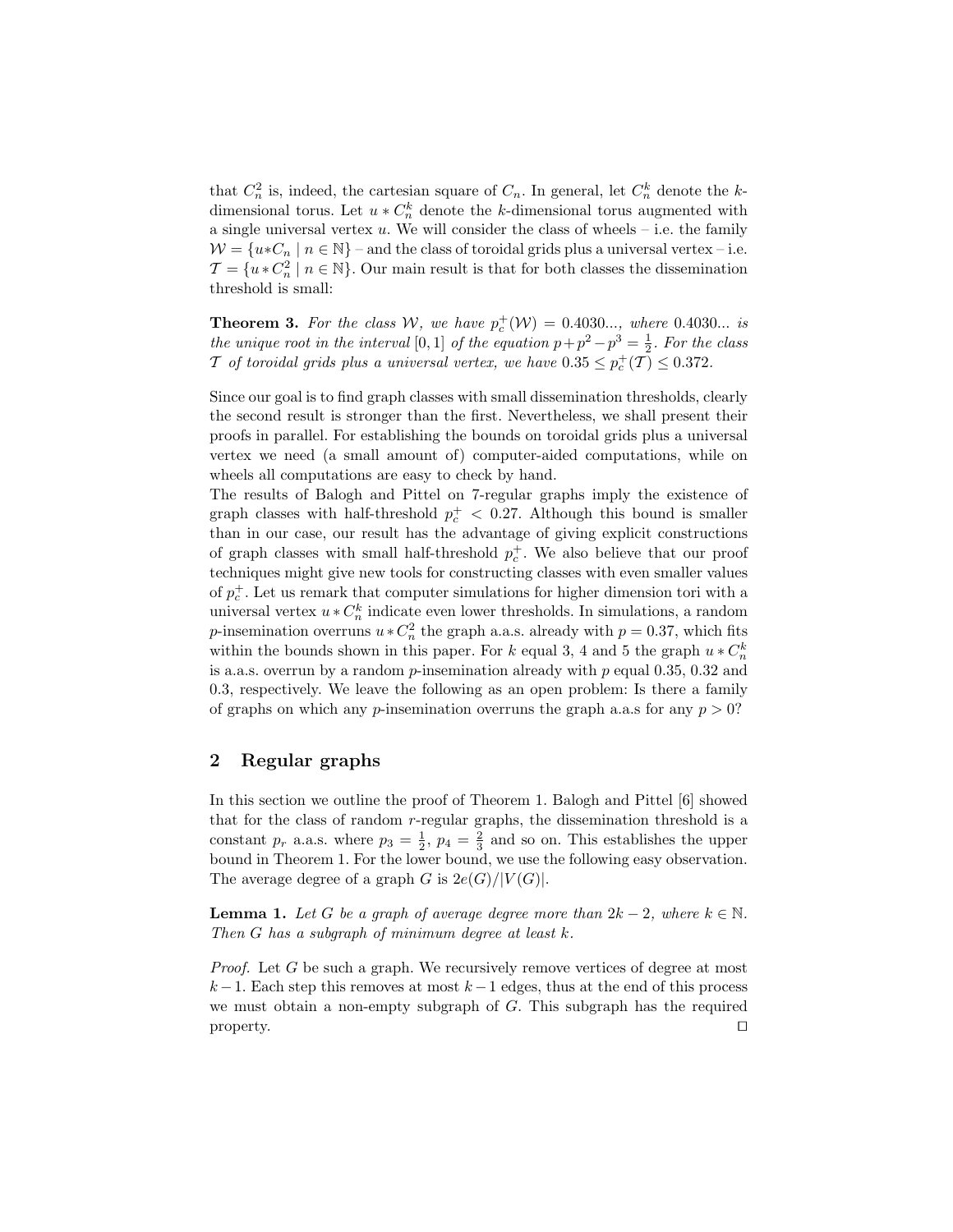Let I be the set of active vertices of a p-insemination of  $G \in \mathcal{G}_r$ , and  $I^c =$  $V(G) \setminus I$ . Then

$$
\mathbb{E}[|I^c|] = (1-p)n \quad \text{and} \quad \mathbb{E}[e(I^c)] = \frac{r}{2}(1-p)^2n
$$

where  $e(I^c)$  is the number of edges of G with both ends in  $I^c$ . Note that  $|I^c|$  is a binomial random variable, in particular the the Chernoff Bound [2] implies:

$$
|I^c| \sim (1 - p)n \quad \text{a.a.s.} \tag{2.1}
$$

We also need to prove that

$$
e(I^c) \sim \frac{r}{2}(1-p)^2 n \quad \text{a.a.s.} \tag{2.2}
$$

This is proved using the Independent Bounded Differences (IBD) inequality  $(see [14]).$ 

**Theorem 4** ([14]). Let  $X = (X_1, X_2, \ldots, X_q)$  be a family of independent random variables with  $X_i$  taking values in a set  $A_i$  for each i. Suppose that the real-valued function f defined on  $\Pi A_i$  satisfies

$$
|f(x) - f(x')| \le c_i
$$

whenever vectors x and x' only differ on the ith coordinate. Let  $\mu$  be the expected value of  $f(X)$ . Then for any  $t \geq 0$ ,

$$
\mathbb{P}(|f(X) - \mu| \ge t) \le 2e^{-2t^2/\sum c_i^2}.
$$

Note that  $e(I^c)$  can be considered as a function of the independent variables  $X_v$ , for all vertices v of the graph, where  $X_v = 1$  if v is active in the initial configuration, and  $X_v = 0$  if v is initially passive. By changing the value of only one variable  $X_v$ , we simply move vertex v from I to  $I^c$  or vice-versa. Thus the value of  $e(I^c)$  changes by at most r since  $G \in \mathcal{G}_r$ . By applying Theorem 4 to  $e(I^c)$ , we obtain (2.2). If  $p < 1/r$  for r odd and  $p < 2/r$  for r even, by (2.1) and  $(2.2)$ , we have

$$
e(I^c) > \left(\left\lceil \frac{r}{2} \right\rceil - 1\right)|I^c| \quad \text{ a.a.s.}
$$

Lemma 1 with  $k = \lfloor r/2 \rfloor$  implies that the graph  $G[I<sup>c</sup>]$  induced by  $I<sup>c</sup>$  a.a.s has a subgraph of minimum degree at least  $\lceil r/2 \rceil$ , and so  $I<sup>c</sup>$  a.a.s contains a community. This gives  $\theta_p(G) \to 0$ , as required.

## 3 Cubic graphs

In this section, we prove Theorem 2, which determines the dissemination threshold for cubic graphs. We observe that a community in a cubic graph contains a cycle, and therefore the obstruction to a  $p$ -insemination overrunning a cubic graph is a cycle of passive vertices.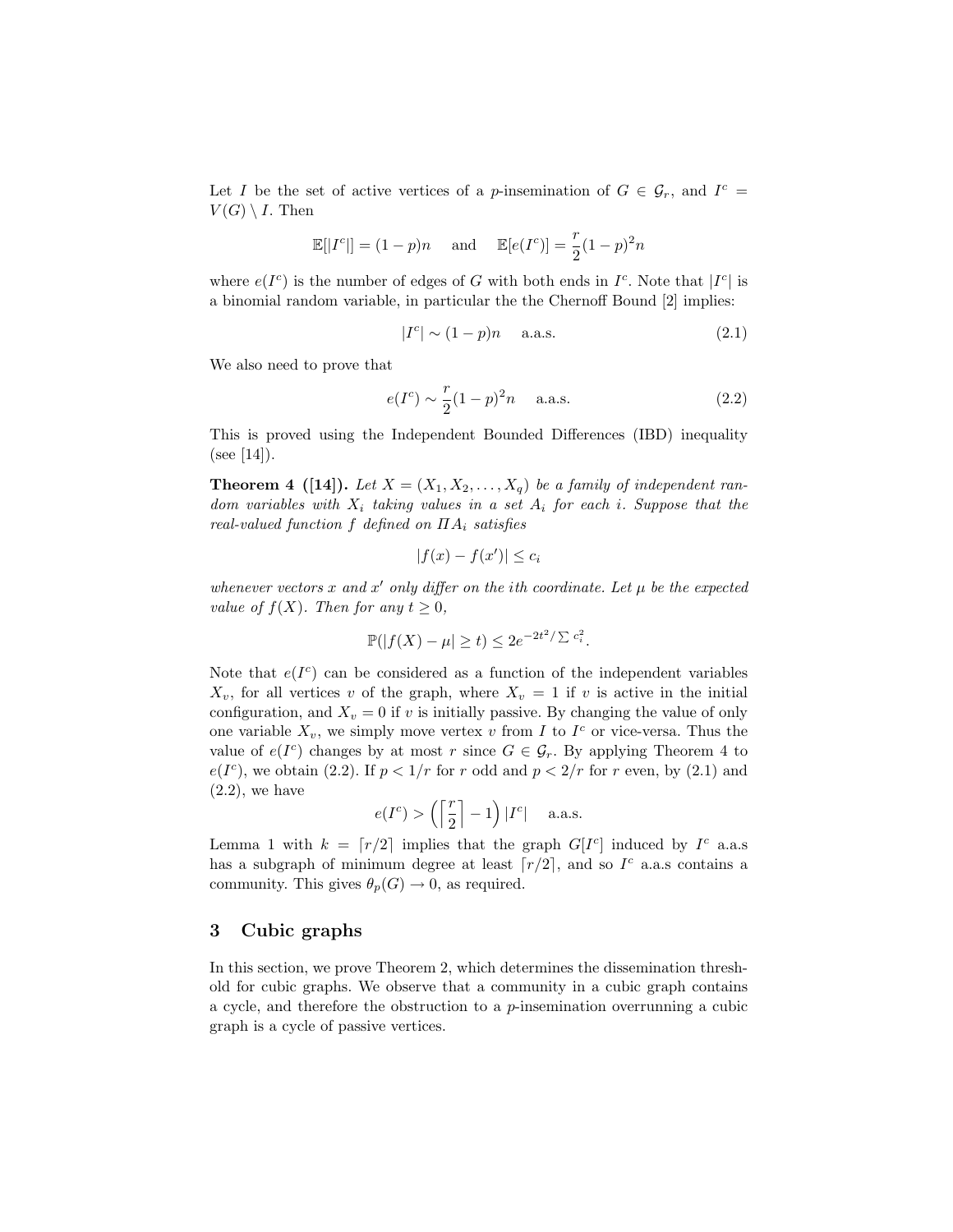#### 3.1 Random cubic graphs

In this section, we outline the proof of Theorem 2. To prove that  $p_c(\mathcal{G}_3) \leq \frac{1}{2}$ we shall find a family of cubic graphs G such that  $\theta_p(G) \to 1$  as  $|V(G)| \to \infty$ for all  $p > \frac{1}{2}$ . Note that the existence of such a family is implied by the work of Balogh and Pittel [6]. Nevertheless, our proof is short, self-contained and can be easily turned into an explicit construction of such a family. This family of cubic graphs is generated by considering cubic graphs chosen at random from all cubic graphs, and then showing that such a random graph has the required properties. A survey of random regular graphs is found in Wormald [15]. The specific property we shall require of such graphs  $G$  is that the length of the shortest cycle in G tends to infinity as  $|V(G)|$  tends to infinity, and G contains no more than  $2^i$  cycles of length i for every  $i \leq |V(G)|$ . We call such graphs cycle-sparse. The following fundamental result on short cycles in random regular graphs was proved by Bollobás [3]:

**Proposition 1.** Let  $X_i$  denote the number of cycles of length i in a random cubic graph on n vertices, for  $i \leq n$ . Then, for any fixed integer  $g > 3$ ,

$$
\lim_{n \to \infty} \mathbb{P}[\forall i \le g : X_i = 0] = \exp\left(-\sum_{i=1}^g i^{-1} 2^{i-1}\right).
$$

This result was recently extended to longer cycles in random cubic graphs by Garmo [9]. Omitting technical details, the results of Garmo show that for any  $i \leq n$ ,  $\mathbb{P}[X_i > 2^i] = O(i^{-2})$ . Since the Euler sum converges, we deduce that with positive probability  $X_i \leq 2^i$  for all i. A few more technical considerations show that we can ensure that with positive probability,  $X_i = 0$  for  $i \leq g$  and  $X_i \leq 2^i$ for  $i > g$ , no matter what constant value of g we prescribe. It follows that there are infinitely many cycle-sparse cubic graphs.

To finish the proof that  $p_c(\mathcal{G}_3) \leq \frac{1}{2}$ , we fix  $p > \frac{1}{2}$  and apply the Harris-Kleitman inequality [2]. For this inequality we consider the probability space  $\mathbb{Q}_n$ , whose underlying sample space is the *n*-dimensional Boolean lattice  $\{0,1\}^n$  endowed with the natural product probability measure

$$
\mathbb{P}(\omega) := \prod_{i=1}^{n} p^{\omega_i} (1-p)^{1-\omega_i} \quad \text{for } \omega \in \{0,1\}^n.
$$

We may consider  $\omega \in \{0,1\}^n$  as the incidence vector of a subset of  $\{1,2,\ldots,n\}$ . Taking this stance, a downset in  $\mathbb{Q}_n$  is an event  $A \subset \{0,1\}^n$  such that if  $\omega \in A$ and  $\omega' \subseteq \omega$ , then  $\omega' \in A$ . An event is an upset if its complement is a downset.

**Proposition 2.** Let  $A_1, A_2, \ldots, A_r$  be downsets in  $\mathbb{Q}_n$ . Then

$$
\mathbb{P}[A_1 \cap A_2 \cap \cdots \cap A_r] \geq \prod_{i=1}^r \mathbb{P}[A_i].
$$

The same holds if the events are all upsets.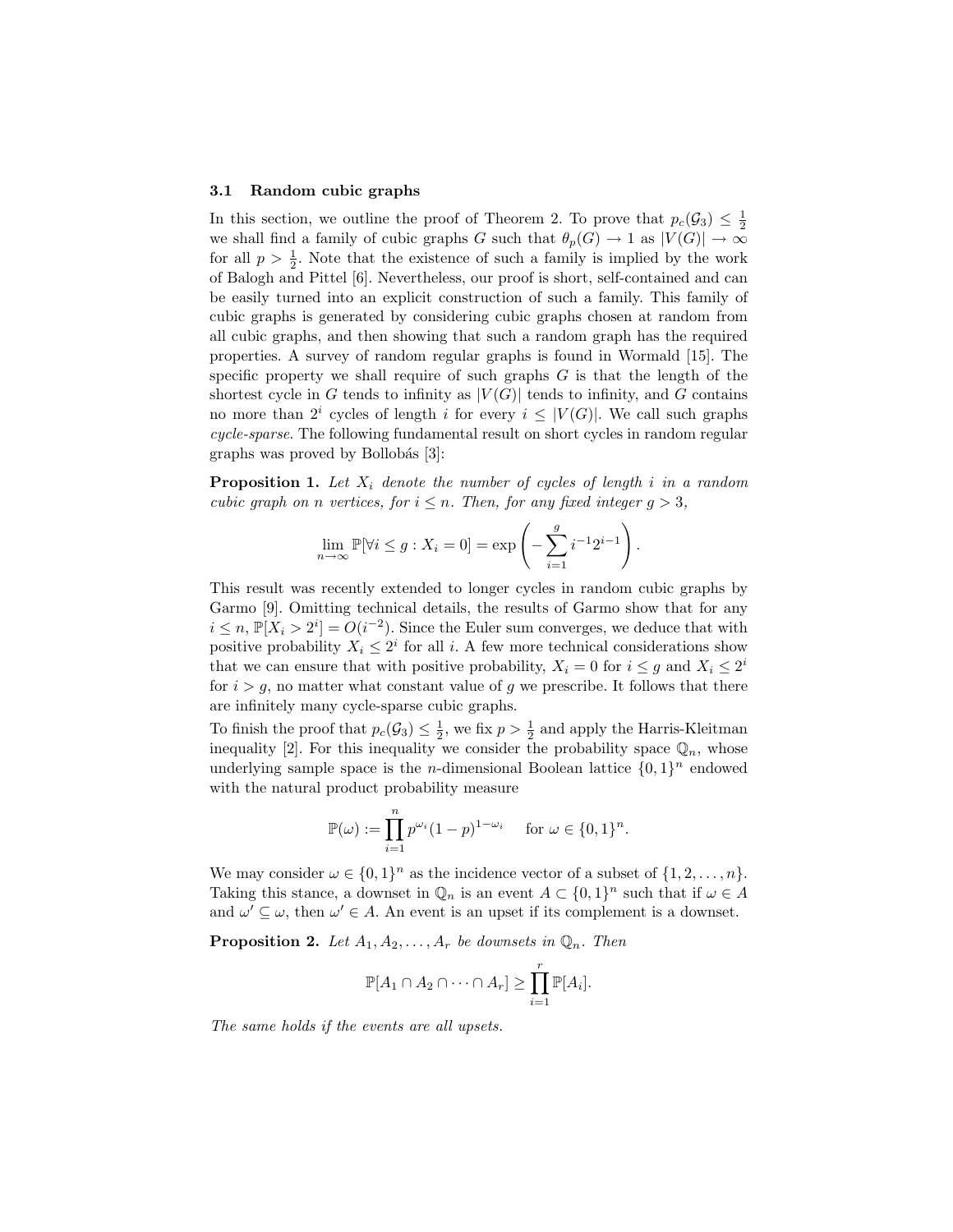In the current context, we take a  $p$ -insemination of a cycle-sparse  $n$ -vertex cubic graph  $G_n$  (seen as a  $\{0,1\}^n$  vector), and observe that the events  $A_C$  that all vertices of a cycle  $C \subset G_n$  are passive are downsets in  $Q_n$ . By the Harris-Kleitman inequality,

$$
\mathbb{P}[\bigcap_{C \subset G_n} \overline{A}_C] \geq \prod_{C \subset G_n} \mathbb{P}[\overline{A}_C]
$$

where the products and intersections are over all cycles  $C \subset G$ . Observe that  $\overline{A}_C$ has probability  $(1 - (1 - p)^{\ell})$  if C has length  $\ell$ . Using the cycle-sparse property of  $G_n$ , we see

$$
\prod_{C \subset G_n} \mathbb{P}[\overline{A}_C] \ge \prod_{i > g} (1 - (1 - p)^i)^{2^i}.
$$

Since  $p > \frac{1}{2}$ ,  $1 - (1 - p)^i > e^{-2(1 - p)^i}$ . Consequently,

$$
\prod_{C \subset G_n} \mathbb{P}[\overline{A}_C] > \exp\left(2\sum_{i > g} (2(1-p))^i\right) > \exp\left(-\frac{2(2(1-p))^g}{1-2p}\right).
$$

We conclude that for any  $p > \frac{1}{2}$  and any constant g,

$$
\limsup_{n \to \infty} \theta_p(G_n) \le 1 - \lim_{n \to \infty} \exp\left(-\frac{2(2p)^g}{1 - 2p}\right).
$$

Since g was an arbitrary constant,

$$
\lim_{n \to \infty} \theta_p(G_n) = 1
$$

and this shows  $p_c(\mathcal{G}_3) \leq \frac{1}{2}$ .

## $3.2\quad p_c(\mathcal{G}_3)\geq \frac{1}{2}$

With high probability, the existence of many short vertex-disjoint cycles in a cubic graph prevents a p-insemination from overrunning the graph. Therefore, to prove  $p_c(\mathcal{G}_3) \geq \frac{1}{2}$ , it is enough to consider cubic graphs which have very few short disjoint cycles – after some technical details, we may assume that we have an infinite sequence  $G$  where an *n*-vertex cubic graph  $G_n$  in  $G$  has no cycles of length at most 2g where  $g = \frac{1}{8} \log n$ . These details will be presented in the full version of the paper. We now outline the proof that for any  $p < \frac{1}{2}$  and any increasing sequence of graphs  $G_n$ ,  $\theta_p(G_n) \to 0$  as  $n \to \infty$ .

Let  $C_{\lambda}(G_n)$  denote the number of sets of  $\lambda$  vertices of  $G_n$  through which  $G_n$ contains a cycle of length  $\lambda$  – we shall call these cyclic sets. Note that, in general,  $C_{\lambda}(G_n)$  is less than the number of cycles of length  $\lambda$  in  $G_n$ . The key idea in showing  $\theta_n(G_n) \to 0$  is the following technical proposition:

**Proposition 3.** For some  $\lambda$  satisfying  $\lambda = \Theta(\log n)$ ,

$$
C_{\lambda}(G_n) = \Omega(\lambda^{-4} 2^{\lambda}).
$$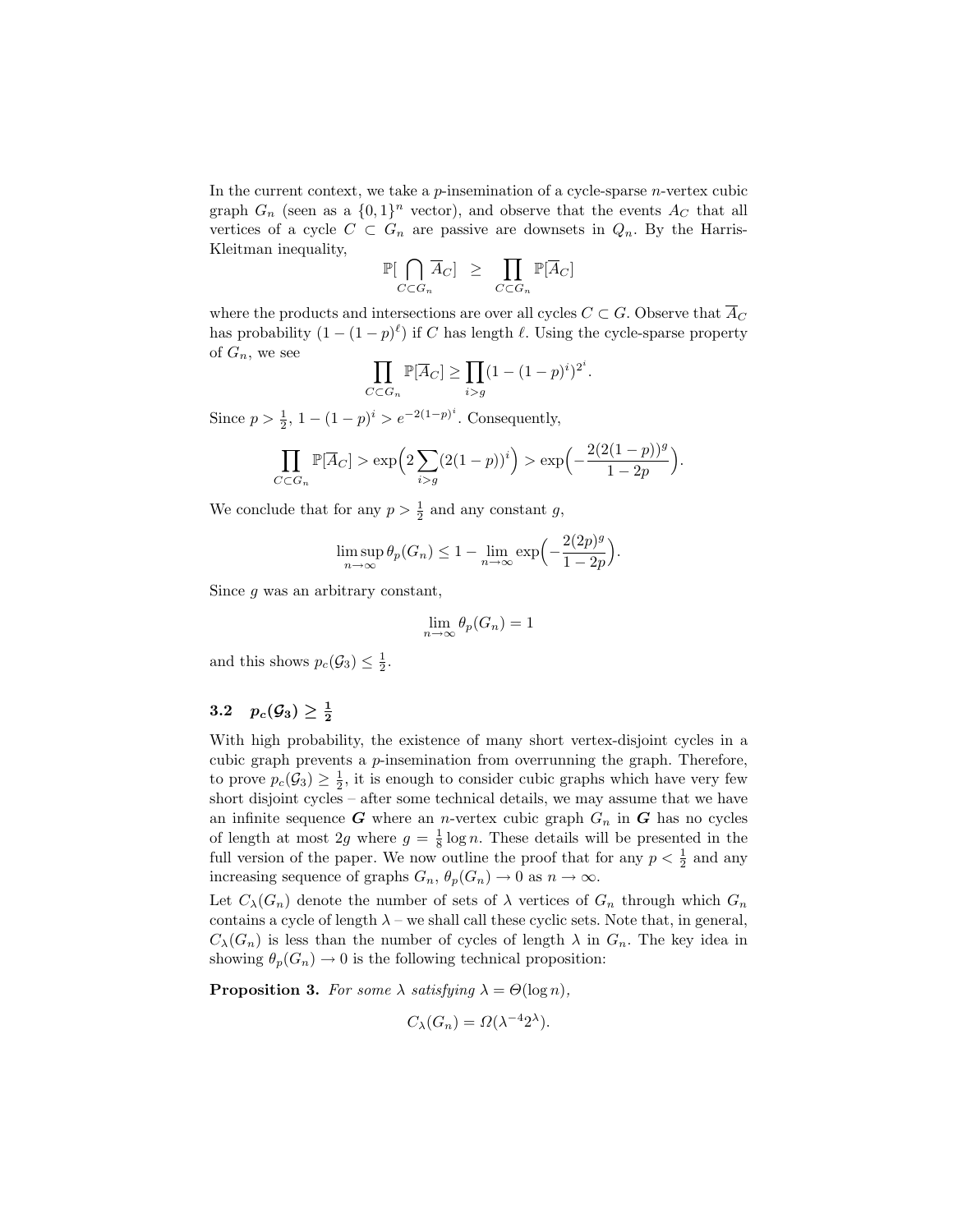An intuitive way to see this is via eigenvalues: the number of closed walks of length k in  $G_n$  is exactly  $n \sum_{i=1}^n \lambda_i^k$ , where  $\lambda_i$  is the *i*th largest eigenvalue of the adjacency matrix of  $G_n$ . Since  $G_n$  is cubic,  $\lambda_1 = 3$ . Now it is possible, although fairly detailed, to show by subtracting walks on trees, that about  $\Omega(2^k/k)$  of these walks contain cycles provided  $k$  is a large enough constant times  $\log n$ . A similar computation is carried out in [13] (see Proposition 4.2). Putting  $k = \lambda$ , and using the girth condition, one arrives at the bound on  $C_{\lambda}(G)$  in Proposition 3. We also observe that in a random cubic graph, the expected number of cycles of length  $\lambda$  is roughly  $2^{\lambda}/\lambda$ , so in the sense of counting cycles,  $G_n$  is close to a random cubic graph, and these were discussed in the last section. We consider the events  $A_X$  that all vertices in a cyclic set X of size  $\lambda$  are passive. The Harris-Kleitman Inequality – Proposition  $2$  – gives a lower bound on the probability that no  $A_X$  occurs, whereas we require an upper bound. The requisite inequality for such an upper bound is Janson's Inequality [16]:

**Proposition 4.** Let  $A_1, A_2, \ldots, A_r$  be downsets in the probability space  $\mathbb{Q}_n$ , and define

$$
\triangle = \sum_{i \sim j} \mathbb{P}[A_i \cap A_j]
$$

where  $i \sim j$  means the events  $A_i$  and  $A_j$  are dependent and  $\mu$  is the expected number of  $A_i$  which occur. Then

$$
\mathbb{P}[\bigcap_{i=1}^r \overline{A}_i] \le e^{-\mu^2/2\triangle}.
$$

Showing  $\theta_p(G_n) \to 0$  is equivalent to showing that some  $A_X$  occurs a.a.s., and we shall establish this with Janson's Inequality by showing that for the events  $A_X, \,\mu^2/\triangle \rightarrow \infty.$ 

To prove this, note that from Proposition 3,

$$
\mu = (1-p)^{\lambda} C_{\lambda}(G_n) = \Omega\left(\frac{(2-2p)^{\lambda}}{\lambda^4}\right).
$$

It is trickier to estimate  $\triangle$ , and this relies heavily on the assumption that  $G_n$ has no cycles of length at most 2g. To estimate  $\triangle$ , we fix a cyclic set X and ask, for each  $i \in \mathbb{N}$ , for the number  $\Delta_i(X)$  of cycles C of length  $\lambda$  for which  $|X \cap V(C)| = i$ . It turns out that

$$
\Delta_i(X) = \lambda^{O(1)} 2^{\lambda - i - g} \quad \text{ for } 1 \le i < \lambda - g
$$

and  $\Delta_i(X) = 0$  otherwise. This allows us to estimate  $\Delta$ :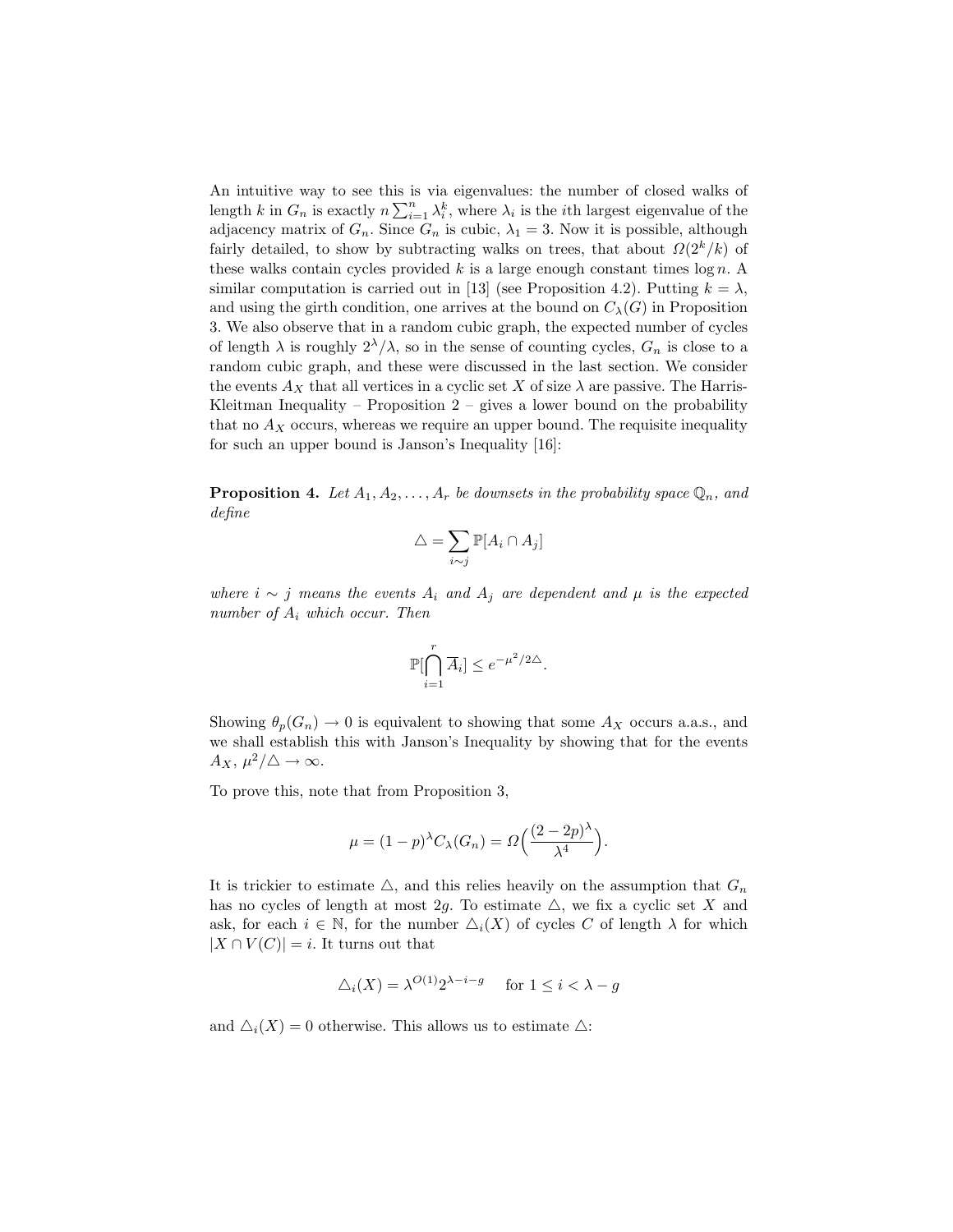$$
\Delta \le C_{\lambda}(G_n) \sum_{i=1}^{\lambda - g - 1} (1 - p)^{2\lambda - i} \Delta_i(G_n)
$$

$$
= O(\mu^2) \cdot \lambda^{O(1)} \sum_{i=1}^{\lambda - g - 1} (1 - p)^{-i} 2^{-i - g}
$$

$$
= O(\mu^2) \lambda^{O(1)} 2^{-g}.
$$

Here we used the fact that  $p < \frac{1}{2}$ . By the choice of g,  $\lambda^{O(1)}2^{-g} \to 0$ , and we are done:  $\Delta/\mu^2 \rightarrow 0$ . In words, some  $\lambda$ -cycle is passive a.a.s by Janson's Inequality, and therefore  $\theta_p(G_n) \to 0$ .

### 4 Wheels and toroidal grids

We prove here Theorem 3: wheels and toroidal grids plus a universal vertex  $u$ have (relatively) small dissemination half-thresholds  $p_c^+$ . One of the main observations is that, for any probability  $p > 0$ , if the universal vertex becomes active during the dissemination process, then the graph is overrun a.a.s. Thus, for any value  $p$  such that  $p$ -inseminations contaminate a.s.s. more than half of the vertices of the cycle or of the toroidal grid, we deduce that the whole graph is overrun.

There has been much research on dissemination on the k-dimensional torus and grid graphs. The considered rules were the l-neighbours rule, which are more general than the majority rule: in this setting a vertex becomes active if at least l of its neighbours already are active. In particular, Aizenman and Lebowitz [1] studied the 2-neighbours dissemination on  $P_n^2$  and their results extend to  $C_n^2$ . Notice that the majority dissemination on  $C_n^2$  is the 3-neighbours dissemination, since  $C_n^2$  is a four-regular graph.

Our approach is based on the observation that once the universal vertex  $u$  becomes active, the majority dissemination in the  $C_n^k$  part of  $u * C_n^k$ , in fact, follows the *weak majority* rule restricted to  $C_n^k$ . In the weak majority rule a vertex becomes active if at least half of its neighbours are active. If the p-insemination of  $u * C_n^k$  is such that half plus one vertex of  $C_n^k$  become active, then u becomes active as well. Moreover, for any  $p > 0$ , the weak majority rule dissemination process for  $C_n^k$  will almost surely overrun the whole graph (the result is trivial for cycles, and due to Aizenman and Lebowitz for toroidal grids):

**Lemma 2** (see [1]). Let  $O_p^w(G)$  be the random event that a p-insemination overruns G under the weak majority rule, and let us denote  $o_p^w(G)$  the corresponding probability. Then for any  $p > 0$  and any  $k \in \{1, 2\},\$ 

$$
\lim_{n \to \infty} o_p^w(C_n^k) = 1
$$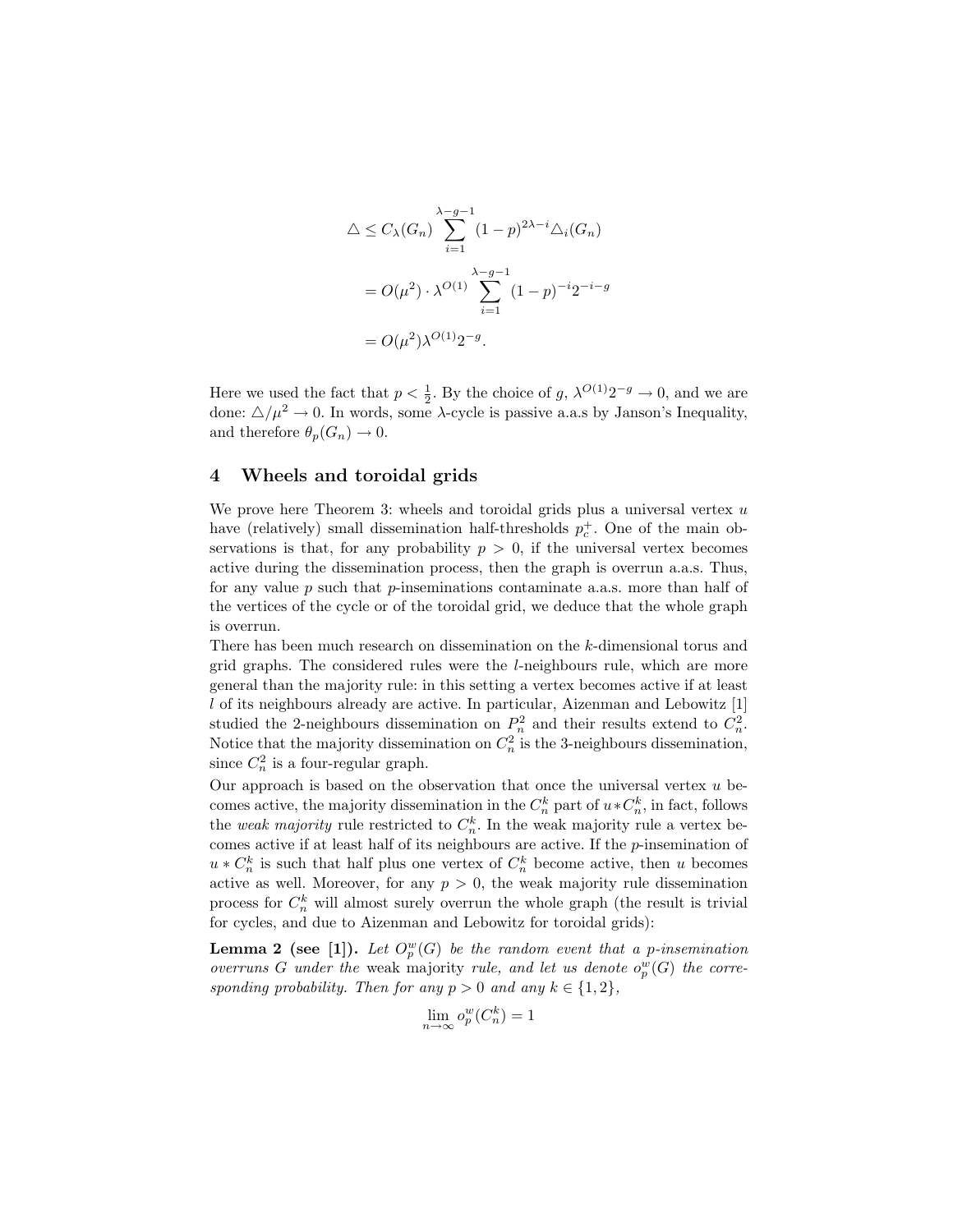Therefore, for any probability  $p > 0$  on graphs of type  $u * C_n^k$ , if the dissemination contaminates the vertex  $u$  it will almost surely overrun the whole graph.

**Lemma 3.** Denote by  $F_p(G)$  the number of active vertices obtained by the pdissemination process on G. For every class of graphs  $G$  of type  $u * C_n^k$ ,  $p_c^+(\mathcal{G}) =$  $\inf\{p\in [0,1] \text{ over all values } p \text{ such that there exists an increasing sequence } u*C^k_{n_i} \}$ satisfying  $\lim_{i \to \infty} \mathbb{P}(F_p(C_{n_i}^k) > n_i^k/2) = 1.$ 

From now on we only consider the p-dissemination process in cycles and toroidal grids, under the strong majority rule. Recall that  $F_p(G)$  is the random variable counting the number of active vertices in the final state, after a p-dissemination process in G. We give upper and lower bounds for the expected value of  $F_p$  for cycles and toroidal grids. Moreover, we shall see that, with very high probability, the value of  $F_p(C_n^k)$  is very close to its expectation, when  $n \to \infty$ . Therefore, it is sufficient to see for which values of p this quantity  $\mathbb{E}(F_p(C_n^k))$  is strictly bigger than  $n^k/2$ , and for which values it is strictly smaller than  $n^k/2$ . According to Lemma 3, the dissemination threshold for the class  $u * C_n^k$  lies between the two values.

Since we are unable to give an exact formula for  $F_p(C_n^k)$ , we give upper and lower bounds for this quantity. Consider a window  $D<sup>d</sup>(v)$  formed by all vertices at distance at most d from v in  $C_n^k$ . Let  $S_p^d(v)$  be a random variable equal to 1 if  $v$  becomes active when we replace, in the original  $p$ -insemination, all vertices outside the window  $D^d(v)$  by passive vertices, and equal to 0 otherwise. Let  $s_p^d(C_n^k)$  be the probability that  $S_p^d(v) = 1$  (by symmetry this probability is the same for all vertices). Dually, let  $W_p^d(v) = 1$  if v becomes active when, in the initial *p*-insemination, all vertices outside  $D<sup>d</sup>(v)$  are transformed into active vertices, and  $W_p^d(v) = 0$  otherwise. The probability that  $W_p^d(v) = 1$  is denoted  $w_p^d(C_n^k)$ . Finally, let  $S_p^d(G) = \sum_v S_p^d(v)$  and  $W_p^d(G) = \sum_v \hat{W}_p^d(v)^1$ .

Clearly, we have

**Lemma 4.** For any constant d and any  $k \geq 1$ ,

$$
S_p^d(C_n^k) \le F_p(C_n^k) \le W_p^d(C_n^k)
$$

For any fixed values of k and d, the probabilities  $s_p^d(C_n^k)$  and  $w_p^d(C_n^k)$  can be expressed as polynomials on p.

#### Lemma 5.

1. For any  $n \geq 3$ ,

$$
s_p^1(C_n) = w_p^1(C_n) = p + p^2 - p^3.
$$

<sup>&</sup>lt;sup>1</sup> In the case of cycles, it is easy to see that the dissemination process stops in exactly one step: a passive vertex becomes active iff both neighbours are active, therefore  $S_p^d(C_n) = F_p(C_n) = W_p^d(C_n)$  for any  $n \geq 3$  and any  $d \geq 1$ .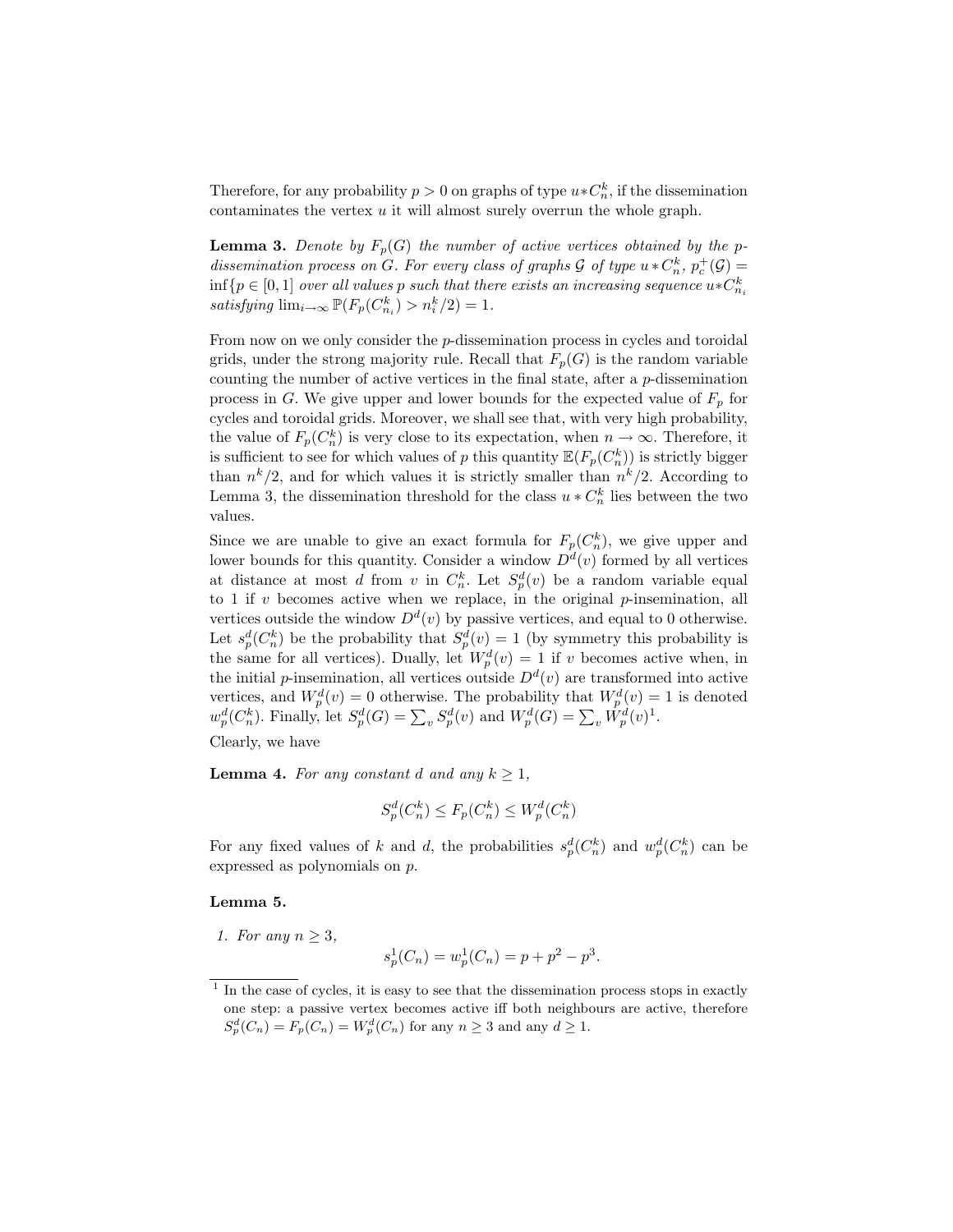2. For any  $n \geq 5$ ,  $s_p^3(C_n^2)$  and  $w_p^3(C_n^2)$  are polynomials of degree 25 on p. Their exact formula has been computed by a program.

*Proof.* Let us prove the the first part of the lemma. Let  $v$  be a vertex of the cycle and assume that all vertices at distance at least 2 from v are passive. Then  $v$  will be active if and only if initially  $v$  is already active (which occurs with probability  $p$ ) or initially v is passive and both his neighbours are active (which occures with probability  $(1-p)p^2$ . Therefore the probability that u becomes active is  $p + p^2 - p^3 = s_p^1$ . Now if we configure all non-neighbours of v to be active, the situation is exactly the same:  $v$  will be active iff it was active since the begining, or if it was initially passive and both neighbours were active. For the second part of the proof, the polynomials corresponding to  $s_p^3$  and  $w_p^3$ have been computed by a program. The program considers the window  $D^3(v)$ formed by the 25 vertices of distance at most 3 from vertex  $v$  in  $C_n^2$ . For each number i, with  $0 \le i \le 25$ , we count the number of configurations with exactly  $i$  active vertices and such that  $v$  belongs to a passive community. (We consider both settings, when vertices outside the window are all active, respectively all passive.) We find e.g. 1 community with 0 active vertices, 24 communities with one active vertex, 276 communities with 2 active vertices, etc. The probability of such a configuration being  $p^{i}(1-p)^{25-i}$ , we obtain the required polynomials.  $\square$ 

The expectation of the variable  $S_p^d(C_n^k)$  (respectively  $W_p^d(C_n^k)$ ) is  $n^k s_p^d(C_n^k)$  (respectively  $n^k s_p^d(C_n^k)$ ). Moreover, we have:

$$
S_p^d(C_n^k) \sim n^k s_p^d(C_n^k) \quad \text{and} \quad W_p^d(C_n^k) \sim n^k w_p^d(C_n^k) \quad \text{a.a.s.} \tag{4.1}
$$

For proving that the two quantities are very close to their expectations we use again the Independent Bounded Differences inequality (Theorem 4). Consider  $S_p^d(C_n^k)$  and  $W_p^d(C_n^k)$  as real functions on all possible initial configurations of  $C_n^k$ (so their domain is  $\{0,1\}^{n^k}$ ). For each vertex v of  $C_n^k$ , let  $X_v$  be the random variable s.t.  $X_v = 1$  if v is active in the initial configuration, and  $X_v = 0$  if v is initially passive. Clearly the variables  $X_v$  are independent. Recall that  $S_p^d(C_n^k)$  $\sum_{w} S_p^d(w)$ , where  $S_p^d(w)$  is the boolean random variable corresponding to the event "vertex  $w$  becomes active if we replace, in the original  $p$ -insemination, all vertices at distance larger that  $d$  from  $w$  by passive vertices". If in the initial configuration we only change the value of one vertex  $v$ , this only changes the values  $S_p^d(w)$  for vertices w at distance at most d from v. Hence the value of  $S_p^d(C_n^k)$  is modified by at most a constant value. By similar arguments, the value of  $W_p^d(C_n^k)$  also changes by at most a constant. Therefore we can apply Theorem 4 to both functions, and deduce Equation 4.1.

We are now able to prove our Theorem 3. Consider the case of wheels. For any  $p > 0.4030...$ , we have  $s_p^1(C_n) = p + p^2 - p^3 > 1/2$ . By Lemma 4 and Equation 4.1, we have that  $F_p(C_n) > n/2$  a.a.s. Therefore  $p_c^+(\mathcal{W}) \leq p$ , for any  $p > 0.4030...$  by Lemma 3. Symmetricaly, for any  $p < 0.4030...$ ,  $w_p^1(C_n) < 1/2$